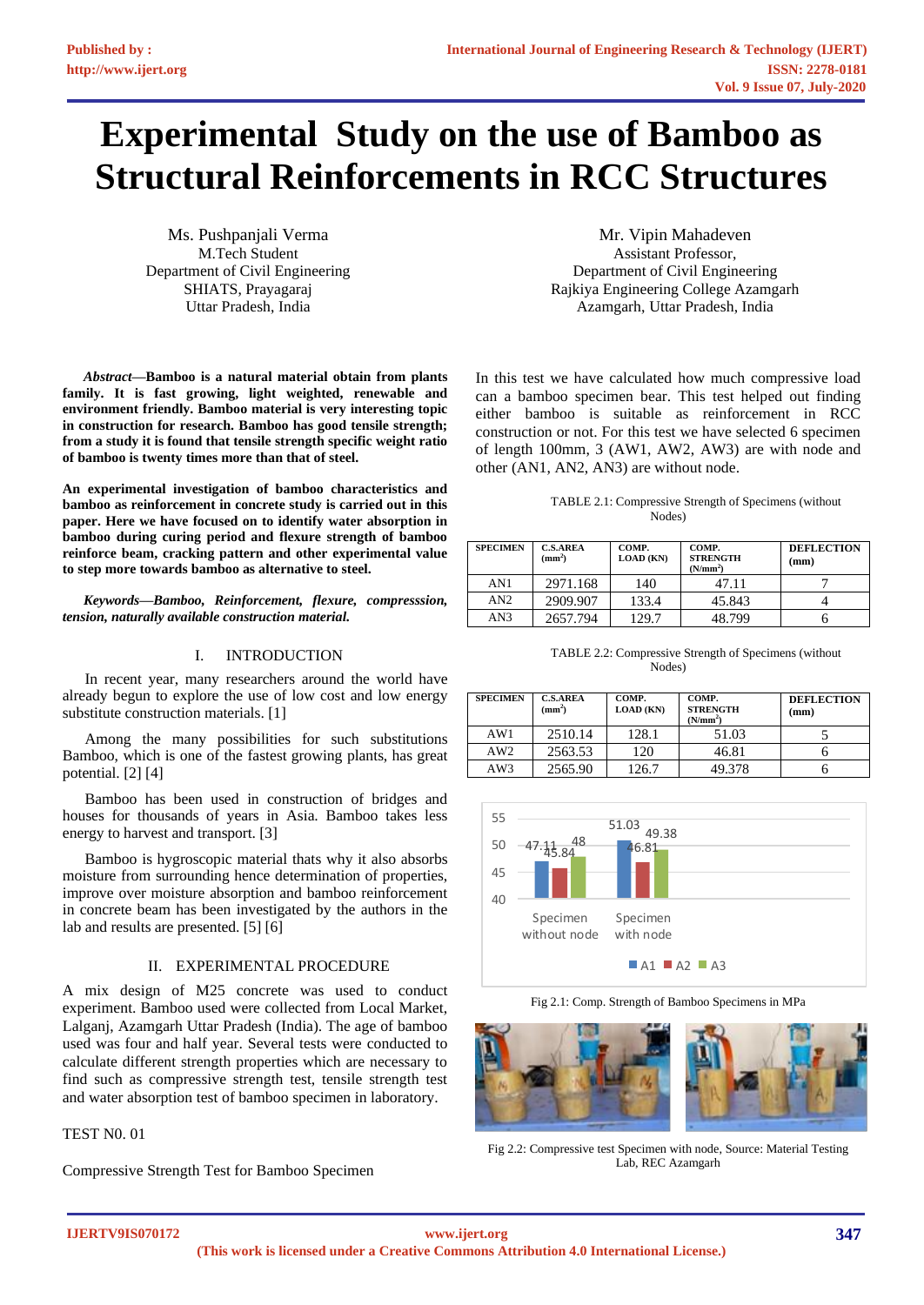# TEST N0. 02

Tensile Strength Test for Bamboo Specimen

The tensile test was carried out on bamboo splints to determine the ultimate tensile strength of bamboo. The ultimate tensile strength of bamboo is importance to calculate the maximum allowable tensile stress in bamboo, when bamboo is being used as reinforcement in concrete elements to take the tensile loads. We have taken 5 test specimens namely, A1, A2, A3, A4, A5.



Fig 2.3: Bamboo Specimen for tensile test, Source: Material Testing Lab, IIT BHU

TABLE 2.3: Bamboo splints tensile test

| Specimen       | Crossectional      | Area | Tensile Load | Tensile<br>Strength  |
|----------------|--------------------|------|--------------|----------------------|
|                | (Mm <sup>2</sup> ) |      | (Kn)         | (N/Mm <sup>2</sup> ) |
| A1             | 202                |      | 33.50        | 164.8515             |
| A <sub>2</sub> | 190                |      | 29.5         | 154.2105             |
| A3             | 186                |      | 26.80        | 139.7849             |
| A <sub>4</sub> | 262                |      | 47.04        | 179.542              |
| A5             | 224                |      | 39.24        | 176.428              |

| <b>SPECIMEN</b> | Elongation<br>(mm) | Strain | <b>Cracking Load (KN)</b> |
|-----------------|--------------------|--------|---------------------------|
| A1              | 8.50               | 0.0168 | 28.5                      |
| А2              | 8.00               | 0.0158 | 26.5                      |
| A3              | 8.00               | 0.0158 | 22.5                      |
| A4              | 9.32               | 0.0170 | 37.9                      |
| A5              | 8.75               | 0.0164 | 36.7                      |

TABLE 2.4: Bamboo splints tensile test



Fig 2.4: Tensile Strength of Bamboo Specimens (MPa)

# TEST N0. 03

Water Absorption Test for Bamboo Specimen

Since Bamboo is a hygroscopic material having tending to absorb moisture from air and surroundings. In green concrete bamboo splints absorb moisture and swells, when the concrete becomes dry the bamboo splints contracts and creates spaces between the contacts, the bamboo-concrete bond strength decreases and member fails in bond. Hence water absorption is one of the main drawbacks of bamboo, when it is used as reinforcement in concrete so our main aim is to perform this test to find out percentage of water absorb by bamboo and percentage of volume increase.

We have taken six (WA1, WA2, WA3, W1, W2, W3) sample of bamboo specimen of 50\*50mm2 and let it dry for 24hrs in an oven. After that the specimen was allowed to cool for 30 minute. 3 Specimen painted with water proof coating (W1, W2, W3) but remaining three were not. Calculation of dimension, weight was made initially. Then all the 6 samples were allowed to soak in water at normal temperature pressure. Reading for changes in dimension and weight was made at every 24-hour interval for next 28 days.



Fig 2.5: Bamboo Specimen into Water, Source: REC Azamgarh Lab

TABLE 2.5: Water absorption of bamboo sample without paint

| <b>DAY</b> | WA1(g) | %GAIN   | WA2(g) | %GAIN   | WA3(g) | %GAIN   | AVG%<br><b>GAIN</b> |
|------------|--------|---------|--------|---------|--------|---------|---------------------|
|            | 4.273  | 00.0%   | 4.638  | 00.0%   | 4.404  | 00.0%   | 0%                  |
| 2          | 6.671  | 56.12%  | 7.61   | 64.08%  | 7.215  | 63.82%  | 61.34%              |
| 3          | 7.429  | 73.85%  | 8.329  | 79.58%  | 7.956  | 80.65%  | 78.03%              |
| 4          | 7.584  | 77.49%  | 8.304  | 79.04%  | 7.923  | 79.91%  | 78.81%              |
| 5          | 7.700  | 80.20%  | 8.289  | 78.71%  | 7.945  | 80.42%  | 79.78%              |
| 6          | 7.783  | 82.15%  | 8.352  | 80.77%  | 7.852  | 78.29%  | 80.40%              |
| 9          | 8.3661 | 95.67%  | 8.920  | 92.15%  | 8.577  | 94.75%  | 94.19%              |
| 11         | 8.493  | 98.75%  | 8.952  | 93.14%  | 8.617  | 95.66%  | 95.85%              |
| 14         | 9.491  | 122.2%  | 10.228 | 120.5%  | 9.778  | 122.3%  | 121.67%             |
| 28         | 10.209 | 138.92% | 11.647 | 151.00% | 11.007 | 164.46% | 151.46%             |

TABLE 2.6: Water absorption of bamboo sample with paint

| <b>DAY</b> | W1(g)  | %GAIN   | W2(g)  | %GAIN   | W3(g)  | %GAIN   | AVG%<br><b>GAIN</b> |
|------------|--------|---------|--------|---------|--------|---------|---------------------|
|            | 5.878  | 00.0%   | 4.549  | 00.0%   | 4.557  | 00.0%   | 0%                  |
| 2          | 8.405  | 42.69%  | 7.127  | 56.67%  | 6.856  | 50.44%  | 49.93%              |
| 3          | 9.194  | 61.36%  | 7.815  | 73.77%  | 7.616  | 67.12%  | 67.42%              |
| 4          | 9.572  | 62.84%  | 8.079  | 77.59%  | 7.825  | 71.71%  | 70.71%              |
| 5          | 9.836  | 67.33%  | 8.240  | 81.38%  | 7.989  | 75.32%  | 74.68%              |
| 6          | 10.154 | 72.74%  | 8.428  | 85.27%  | 8.046  | 76.56%  | 78.19%              |
| 9          | 10.940 | 91.54%  | 9.182  | 101.8%  | 8.507  | 86.67   | 93.34%              |
| 11         | 11.306 | 92.34%  | 9.558  | 110.8%  | 8.823  | 95.83%  | 99.66%              |
| 14         | 11.689 | 98.86%  | 10.114 | 122.3%  | 9.286  | 103.7%  | 108.29%             |
| 28         | 12.533 | 113.22% | 10.684 | 134.86% | 11.209 | 145.97% | 131.35%             |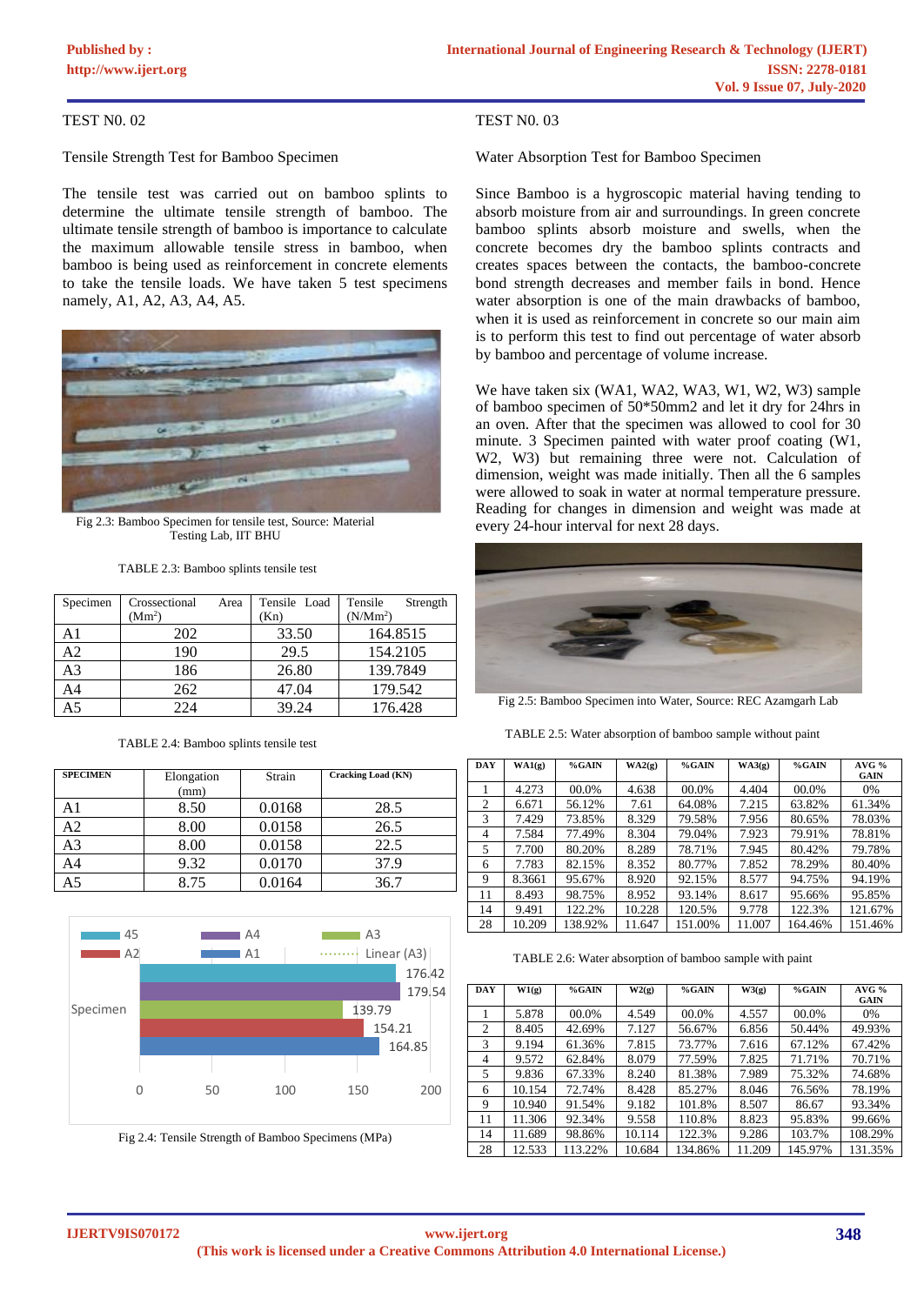

Fig 2.6: Water absorption vs time graph of bamboo specimens.

TABLE 2.7: Calculation of c/s area change due to moisture

| Sample | Area<br>before<br>test<br>(Without<br>painted<br>in $mm2$ ) | Area<br>After<br>test<br>(Without)<br>painted<br>in $mm2$ ) | $\frac{0}{0}$<br>change<br>in area<br>$\text{(mm}^2)$ | Area<br>before<br>test<br>(Painted<br>in $mm2$ ) | Area<br>After<br>test<br>(Painted<br>in $mm2$ ) | $\frac{0}{0}$<br>change<br>in area<br>$\rm (mm^2)$ |
|--------|-------------------------------------------------------------|-------------------------------------------------------------|-------------------------------------------------------|--------------------------------------------------|-------------------------------------------------|----------------------------------------------------|
| A1     | 225                                                         | 239                                                         | 0.062                                                 | 225                                              | 230                                             | 0.022                                              |
| A2     | 225                                                         | 232                                                         | 0.031                                                 | 225                                              | 229                                             | 0.017                                              |
| A3     | 225                                                         | 236                                                         | 0.048                                                 | 225                                              | 232                                             | 0.031                                              |



Fig 2.7: % change in c/s area of bamboo sample

## TEST N0. 04

Flexural Strength Test for Bamboo Specimen

Bamboo splints of 12\*12mm2 were used as reinforcement. Bamboo splints were tied in frame of 55cm length and within 10\*10cm2. Binding bar is use to tie. Since bamboo absorbs water so a moisture resistance paint was applied over bamboo splints. Bamboo reinforced concrete beam of 150\*150\*600mm3 were casted with clear cover of 25mm. For casting beam, we have used mix designed concrete grade of M25. After 28 days of curing, beams were subjected to standard Flexure test and the flexural strength was calculated.

|  | TABLE 2.8: Design mix Grade of M25 concrete ratio. |
|--|----------------------------------------------------|
|--|----------------------------------------------------|

| Cement                        | F.A                           | C.A                  | Water                                 |
|-------------------------------|-------------------------------|----------------------|---------------------------------------|
| 435.409 Kg/<br>m <sup>3</sup> | 653.384 Kg/<br>m <sup>3</sup> | 1173.782<br>$Kg/m^3$ | 216.49 $\text{Kg}/$<br>m <sup>3</sup> |
|                               | 1.5                           | 2.696                | 0.497                                 |



Fig 2.8: Cross sectional detailing of Beam for Flexure



Fig 2.9: Bamboo frame for reinforcement, Source: Material Testing Lab, REC Azamgarh



Fig 2.10: Beam during curing, Source: Material Testing Lab, REC Azamgarh



Fig 2.11: Bamboo reinforced Concrete Beam during test